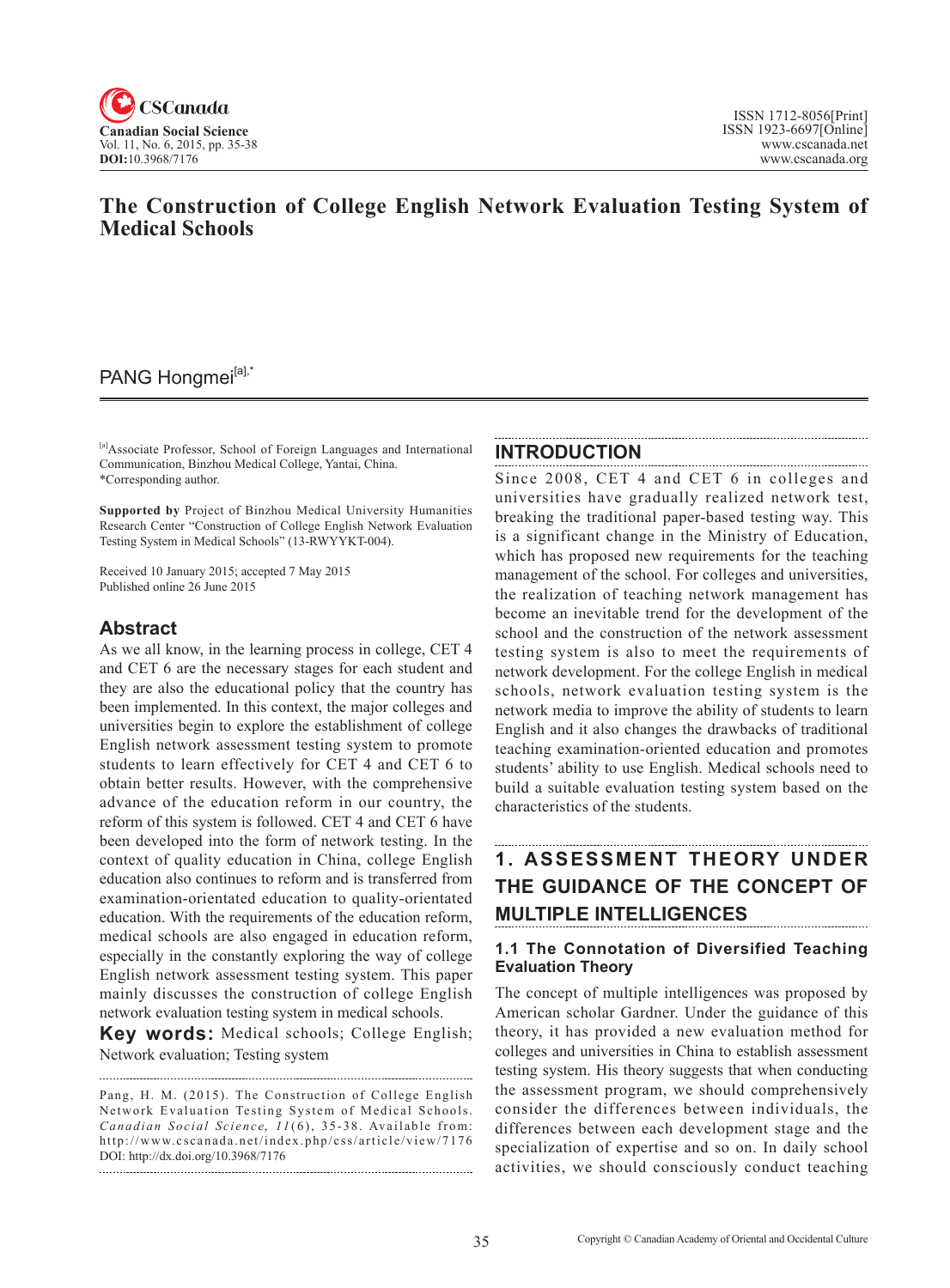evaluation. In other words, his main claim is that we should assess students in their learning process and allow them to learn in the assessment. The two promote each other and complement each other, so as to achieve the purpose of observing the actual situation of students. This assertion denies the fragmented phenomenon of teaching evaluation and teaching process. Starting from the 1990s, China's various universities and various disciplines have widely used diversified teaching evaluation theory, and proved through practice that diversified teaching evaluation is the future development direction of English teaching assessment.

### **1.2 The Main Mode of Diversified Teaching Evaluation**

Diversified teaching evaluation mainly needs to achieve the diversification of the form, the diversification of the participants, the diversification of tools and the diversification of the content. It mainly needs to achieve the purpose of comprehensively assessing the actual situation of the students to tap their potential for learning and understand the result of students' learning. Another scholar Campbel has summarized diversification teaching evaluation and proposes five principles: assessment from multiple perspectives; in the evaluation process, focus on students' growth at different stages; assessment is the reflection of teaching information; whether the evaluation is formal or not, it is of equal importance; students should proactively conduct self-evaluation. Diversified teaching evaluation modes are diversified such as the diagnostic evaluation mode, process assessment mode, the final assessment mode and performance evaluation mode and so on. These modes together constitute a diversified teaching evaluation. Next, the author focuses on process assessment model and performance evaluation mode to discuss the application of diversified teaching evaluation theory in the construction of college English teaching evaluation system.

### **1.2.1 Process Assessment Mode**

Process assessment mode is characterized by the formation, flexibility and openness. It is a mode in which evaluation of learning is conducted in students' daily life, including the attitude of learning, academic performance, classroom behavior, emotional expression and learning methods. Such an assessment mode is an overall assessment of the learning process, which through the entire learning process of students conducts subtle observation and then analyzes it so as to make the overall assessment and make recommendations for the problems in the process. This mode not only pays attention to assess students' cognitive ability, but also assesses students' emotions. Process evaluation includes all aspects of students; therefore, for the balance of students' listening, speaking, reading and writing skills, it has an important role and can make students have an overall development.

#### **1.2.2 Performance Evaluation Mode**

Performance evaluation mode refers to the mode in which we develop appropriate learning tasks before students learn and then evaluate the learning according to students' completion situation of the tasks, including the performance of students in the process to complete the tasks, the application of skills and the performance of the ability. All these must be carefully observed, and then the students' achievements are analyzed and judged to achieve the purpose of the evaluation. The feature of this mode is that it attaches importance to evaluation and the learning process as well as the learning outcomes. To improve the degree of importance of the process is to make the students' ability to solve problems manifested in the whole process, and this problem-solving ability includes thinking skills, ability to cooperate, information-gathering ability and innovation ability and so on. Learning outcomes are formed under the joint effect of these abilities. To combine the two, we can conduct an overall assessment of students and assess which students perform well, fairly and badly. This mode breaks the traditional evaluation mode in which we only attach importance to the outcomes.

All in all, no matter what assessment mode is, they are diversified, comprehensive and systematic assessment of students, manifest all the abilities of students in the learning process and show the nature of the diversified teaching evaluation.

# **2. THE CONSTRUCTION OF EVALUATION T E S T I N G S Y S T E M U N D E R T H E GUIDANCE OF CONSTRUCTIVISM**

### **2.1 The Construction of Evaluation Testing System Will Focus on the Transformation From Language to Language Application Ability**

With the continuous reform of the assessment testing system, we should break the traditional testing way which focuses on the language and focus on English language application ability. The testing objectives have to be shifted from focusing on similarities to focus on personality. We also need to break the status quo that we are only concerned about the examination results in English teaching and concentrate on learning the language itself. It is recommended to conduct a testing system combining process assessment mode and summative assessment mode and promote the diversification of assessment and testing ways and at the same time the evaluation criteria cannot be unified and should be diverse. Teachers should encourage students to conduct self-assessment, a comprehensive assessment of their performance or mastery of English, etc., or students may be mutual assessed and we just use the exam as a tool or a means of assisting teaching.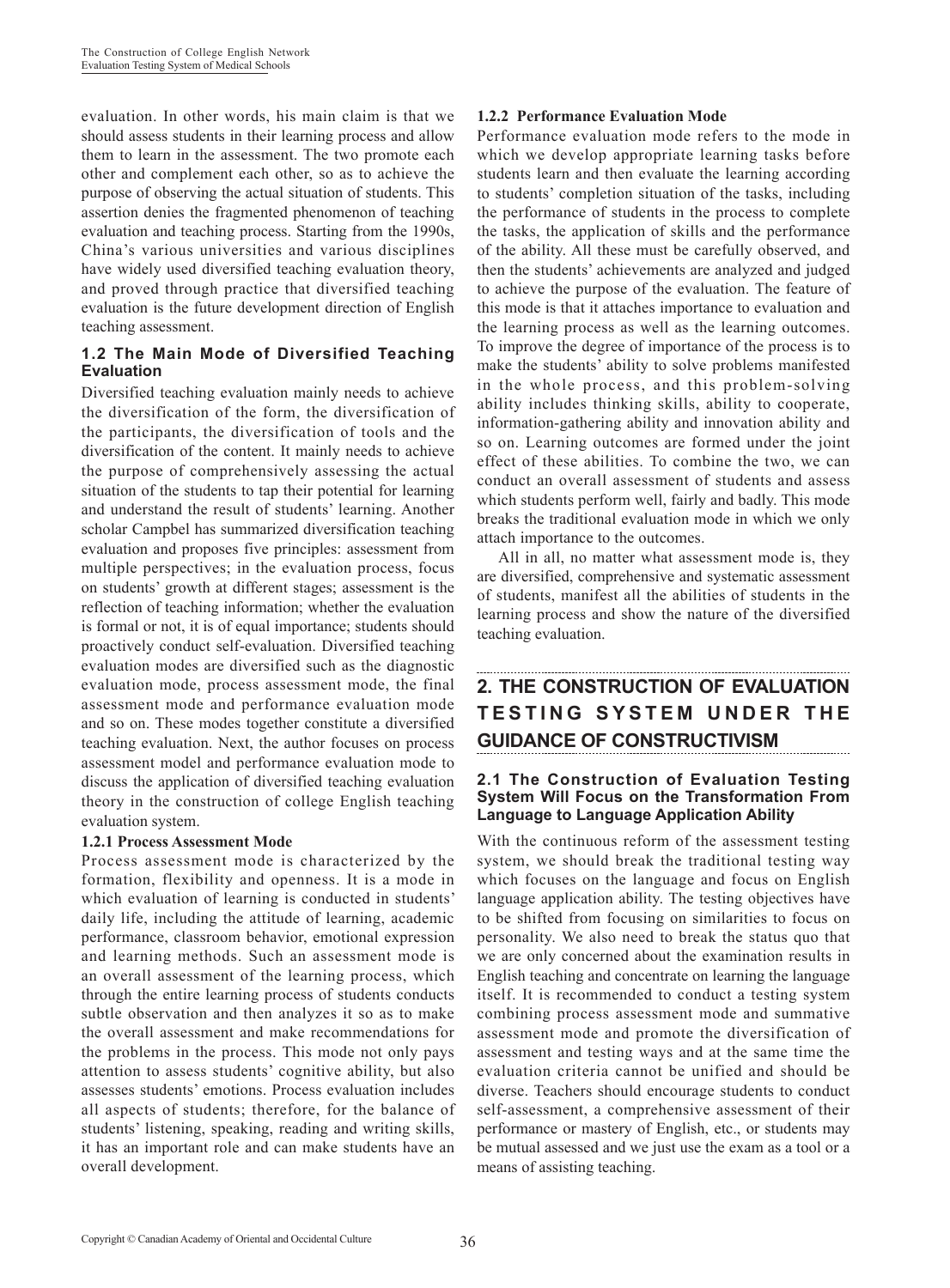Currently, Lange network operating system is widely used. This system based on English language learning has set up a special evaluation module. Both teachers and students can evaluate the completion of assignments. At the same time, the contents of testing evaluated are also changed from objective questions into subjective questions, so that students can show their thinking abilities and then conduct an objective assessment. When student are answering subjective questions, it improves their language learning and increases their interest in language learning. In the evaluation testing process, it sets up teacher-student peer assessment and peer assessment among students which successfully transfers the role and thus teachers and students can realize their own shortcomings and constantly improve themselves.

### **2.2 To Construct Diversified English Testing System Under the Guidance of Constructivist Theory**

Under the guidance of constructivist theory, it reinterprets the teaching and learning. The main content of teaching reform includes textbooks, teachers and students. Under the guidance of constructivism, we make full use of network technology for language data collection and present them in front of students in many forms for them to choose. It has changed the test score as the sole criterion to evaluate their English proficiency and transformed exam-oriented education into quality education. Based on Lange language learning system, the diverse college English testing system in medical schools consists of three parts:

### **2.2.1 Assignment Testing System**

This system is based on Lange network platform and it is constructed into a training base for students so as to train students' ability to gradual apply English. Traditional assignment forms are on a unit basis. After the completion of learning the content, students complete the homework following the text. Based on the homework, teachers assess students. This way cannot fully evaluate students' ability to use English. On the basis of the Lange network system, English teachers can prepare various forms of assignments based on their teaching content to understand students' ability to use the language and construct a selfstyle process evaluation system.

## **2.2.2 Examination Testing System**

In general, the transformation of English exam from paper-based examination into computer-based examination is a disruptive change in the testing and evaluation system. During the college English final exam, various medical schools can also take the form of network testing to completely break the traditional form of examination. In the specific practice of network examinations, it has mainly passed three processes: first, select questions and answer questions; second, extracurricular selfprepared stage; finally, combine the curricular content and extracurricular self-prepared content into a whole test module. A plenty of practice has proven that self-prepared testing questions are relatively effective and they help improve the overall quality of students.

### **2.2.3 Personal Assessment Testing System**

The deficiency of traditional teaching evaluation system is that its personal assessment testing system makes students unable to truly understand their actual situation and ability to apply the language throughout the learning process. In fact, the ability of students to use English is still relatively low. A major innovation of the evaluation testing system is the use of the network which increases the module of individual assessment. In this way, it not only allows students to conduct selfevaluation, but also improves their self-learning ability, allows them to recognize their own deficiencies and actively correct them, and constantly update their learning approaches.

### **2.3 To Achieve a Dynamic Teaching Management and Network Evaluate Testing System**

The traditional teaching is mainly carried out in the classroom and it is mainly for teachers' lecturing, or the combination of explanation and practice, which make students tired of learning. Medical schools put more emphasis on expertise and they do not pay enough attention to English learning; therefore, we must improve students' interests to promote their English abilities. Under the influence of the network, network resources are colorful, especially the use of multimedia courseware, which enriches English teaching and provides a dynamic language learning and communication environment for college English teaching. It implements the classroom, extracurricular and online teaching mode. Teachers should take a variety of forms of teaching methods to promote students' language application ability.

# **CONCLUSION**

With the deepening of quality education in China, CET 4 and CET 6 in college English are also engaged in reform. The transformation from paper-based examination to network examination is in particular trains students' ability of language use. For medical schools, students put more emphasis on the learning of professional knowledge and their learning ability and application ability of English are low; therefore, to construct a college English assessment testing system is the key to improving students' ability to use English. By building this system, we can manifest students' learning ability and allow them to assess themselves, make up for their deficiencies so that students can fully develop and improve their quality of English.